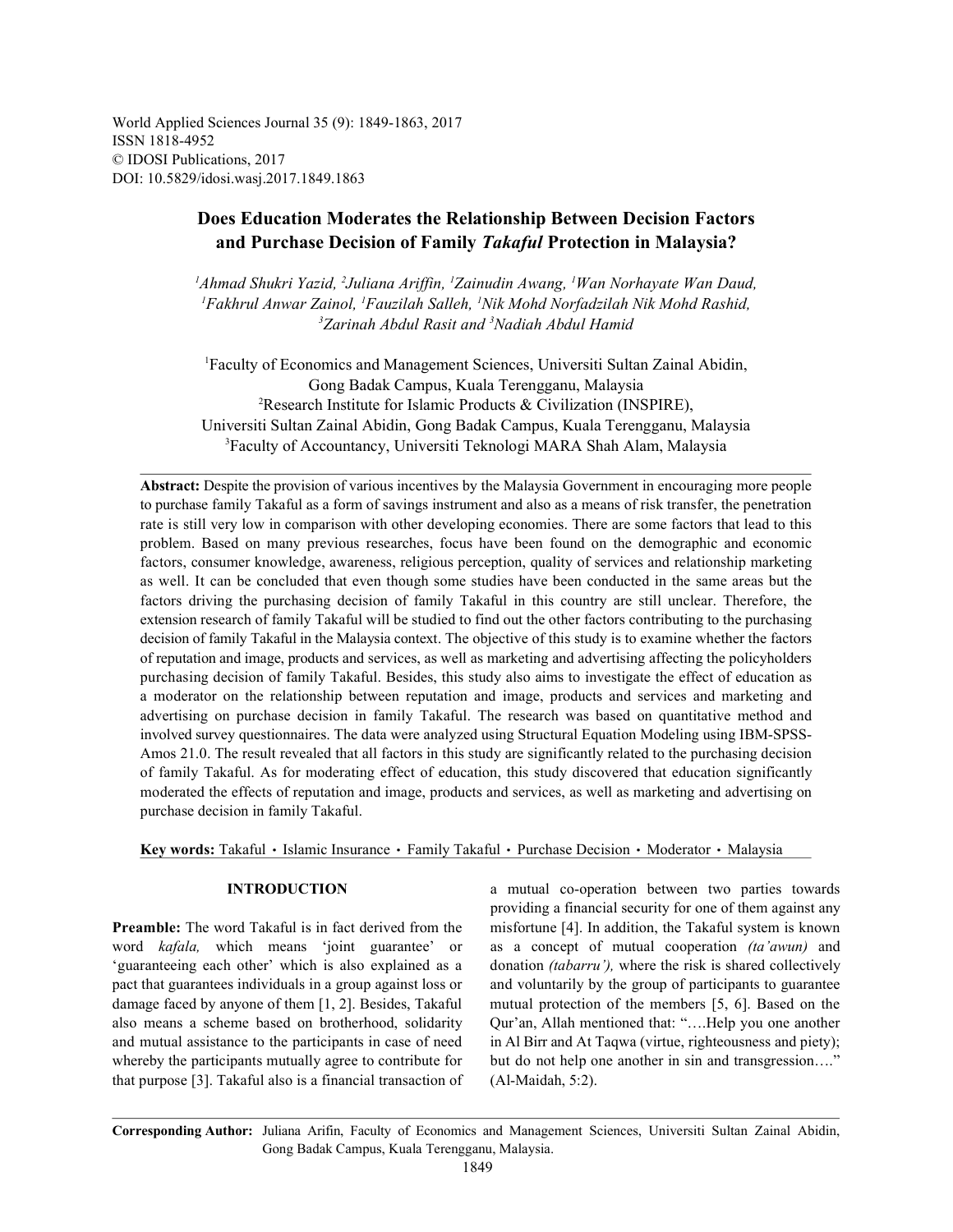established itself worldwide, both in Muslim and non- among Malaysian Muslims in general and has its appeal Muslim countries. For instance, this industry is due to its *shari'ah* compliant attributes [9]. It is evidenced concentrated in the Middle East, such as in Saudi Arabia, that Malaysia remains predominantly with family Takaful Bahrain, Iran, Qatar with new Takaful operations opening by making up over 75% of total global Takaful up in Egypt, UAE and Kuwait. Meanwhile, in the Far East contributions [10, 11]. this industry also concentrated such as in Malaysia, The domination of family Takaful business shows Indonesia, Singapore and Brunei followed by the that there is room to harness the appeal of family Takaful development of Takaful operations. On top of that, the as a tool for long-term savings and investment, whilst Takaful industry has experienced a significant protecting against financial vulnerabilities arising from development as it is one of the important components in critical illness, death, disability or unemployment, or the Islamic finance system. The growth story for Takaful providing for children's education. However, even though continues with positive growth momentums in the key Malaysia being dominated by the family Takaful business, markets especially in Saudi Arabia, UAE and Malaysia in it was reported that there is a large untapped market that terms of gross contribution by countries [7]. From the still exists with the family Takaful penetration rate was report, the gross Takaful contribution in GCC region is merely 14.5% of the Malaysian population compared to accounted around US\$8.9 billion in 2014 from an estimated the 41.2% penetration rate for conventional life insurance US\$7.9 billion in 2013. Within the Gulf region, the total in 2014 [12]. It can be concluded that there is a large gap gross Takaful contribution for Saudi Arabia was at 77%, between the family Takaful and the conventional life followed by UAE, which accounts for 15%. The rest of the insurance by which the family Takaful has a large Gulf countries accounted for just 8% of gross Takaful opportunity to boost untapped areas in their business to contributions. In the ASEAN region, the gross Takaful compete with its conventional peers. This showed there contribution is accounted for US\$4.2 billion in 2014 from is tremendous potential for further growth in the family an estimated US\$3.5 billion in 2013. Within ASEAN, Takaful segment in Malaysia. Malaysia and Indonesia have reported with nearly three- Since the market penetration rate for family Takaful is quarters share which is 71% and 23% of total gross still underpenetrate, it is worthwhile to highlight that a contribution. Meanwhile, the rest of ASEAN countries majority of Malaysian population still does not have a accounted for 6% of gross Takaful contributions. family Takaful plan. The result of this led to find out what

Malaysia is continuously creating a root that is strong in purchasing family Takaful. Therefore, it is essential to enough to further enhance the development of such identify the important factors that lead to the family industry in that country. The Takaful industry in Malaysia Takaful purchasing decision among the policyholders. has been undergoing a steady growth over the years. The Even though many studies have been conducted in the growth of this industry can be seen through its business same areas but the factors driving the purchasing performance over the last five (5) years. It is disclosed decision of family Takaful are still unclear. It was believed that the total of Takaful business performance in terms of there are many factors that can be explored for increasing gross contribution increased from RM4, 794 million in the family Takaful market penetration in this country. 2011 to RM6, 769 million in 2015 [8].The gross Thus, the objectives of this study are as follows. Firstly, contribution for family Takaful business was increased to review past literature andidentify and empirically from RM3, 704 million in 2011 to RM5, 098 million in 2015. validate the determinant factors that affects purchasing Similarly for general Takaful business, the gross decision in family Takaful. Secondly, to test the role of contribution also increased, albeit only at a slower pace education variables in the relationship between a set of from RM1, 090 million in 2011 to RM1, 671 million in 2015. determinant factors and purchasing decision of family In short, it has to be stressed that the Takaful industry in Takaful. This paper is divided into five parts. Section 1 Malaysia has strongly contributed by family Takaful illustrated on the introductory in the field of study. business compared with the general Takaful business Section 2 review the relevant literature related to which finally remained the major income generator for the determinants of family Takaful purchasing decision. In Takaful industry in Malaysia. Through the pattern of this section, the study proposes a model depicting the gross contribution it seems to indicate that family Takaful determinant factors as antecedents of purchasing

Over thepast two decades, the Takaful industry have become a form of popular savings instrument especially

Through this, it can be concluded that Takaful in are the determinant factors which play an important role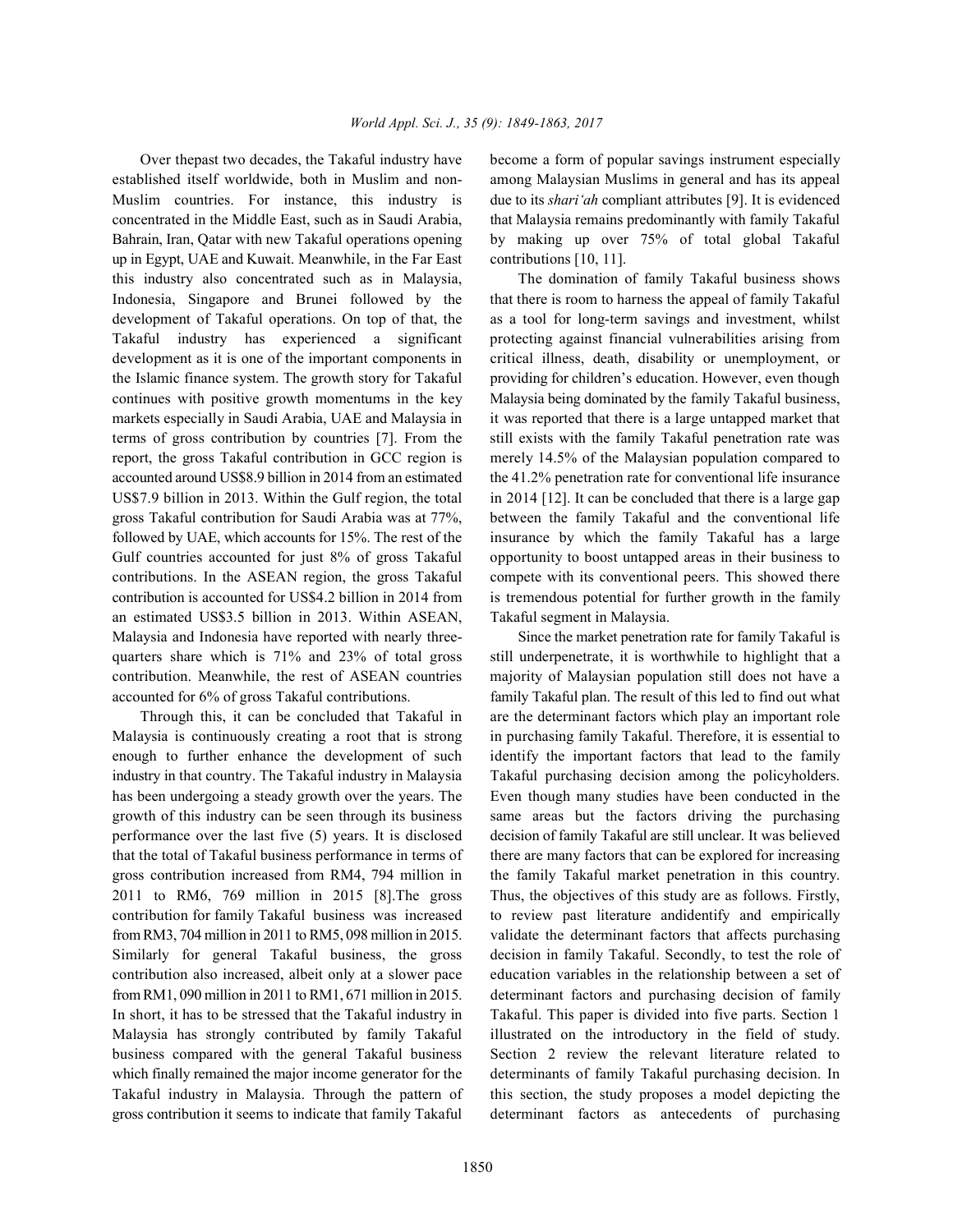proposes a number of research hypotheses. Section 3 purchasing decisions [19] and is able to satisfy the need results and findings from this study. In the final section need"[20]. Therefore, every consumer has the technique this study concentrates on the discussion and and method of making the decision to make any conclusion. purchasing [21]. This is supported that the decision

**Purchasing Decision for Family Takaful:** Making a other financial services or products can give benefits or decision involves a choice among alternatives and usually fulfill certain needs of their lives [22]. concern people (human resources); money (budgeting); buying and selling (marketing); or how to do things **Review on Factors of Purchasing Decision for Family** (operations); how to do things in the future (strategy and **Takaful:** Most of the current literature has focused on the planning) [13]. The decision making will be about who demographic and economic factors in predicting life made the decision and if the decision is an informed one insurance as well as family Takaful consumption [6, 23, 24, or otherwise. In line with this, consumers represent the 25, 26, 27, 28 and 29]. It is found that there are positive most important stakeholder in home buying decision and significant relationship between Takaful agents' Islamic must directly seek their opinions to understand what they ethical behavior towards customers 'satisfaction, trust need and demand [14]. It is stated that consumers who and commitment [30]. Meanwhile, it is disclosed that the were in taking purchasing decision influenced by external practice of Islamic relationship marketing (IRM) which and internal factor [15]. External factor is consisted: measured by Islamic ethical behavior, social, structural cultural, sub-cultural, demographics, social status, and financial bonds have significantly affected the reference group, family and marketing activities. While customers' satisfaction, trust and commitment [31]. This internal factor is consisted: perception, learning, memory, is in accordance with the previous study that Takaful motives, personality, emotions and attitudes. On the other operators and agents need to be concern with the hand, purchasing activity of consumer also influenced by: marketing approach and must parallel with the *maqasid* 1) reason of consumer characteristic consisted of: *shari'ah* to ensure future customer retention [32]. demographics, personality, psychographics, life-style, Another factor influencing the acceptance towards culture, values and reference group and 2) behavior Takaful products in Malaysia consists of service quality, process consisted of: motivations, perceptions, learning, customer's perception and products features. They also attitude formations and decision making and 3) suggested that Takaful companies need to take an purchasing activity of consumer started from: need aggressive promotion in order to increase level of recognition, search for alternatives, evaluation of acceptance towards Takaful product [33]. alternatives, purchase and use of product, evaluation of In a study which set out to determine the preference consumption experience, feedback and decision making of Takaful buy customers are because they have a good [16]. understanding on Takaful concept and *shari'ah*

involves the acquisition of goods and services in between Takaful and religion; Takaful agents' role in exchange for a payment. Sometimes purchases also explaining the Takaful benefits and yet respondents are representas an investment. It is found that models of hopeful of the growth and development of Takaful consumer decision-making which include service value operations [34]. In further research, the results explain significantly more variance in purchase intentions demonstrated that marketing, religion and age have a than models which include only service quality or cost significant relationship with planning to participate in factors [17]. Consumers are selecting financial industries Takaful plans among non-Takaful customers [35]. by considering various features of the service Meanwhile, the factors from Takaful managers' preposition. For example, in the context of conventional perspective that deters the public from participating in insurance, the basic concerns of the consumers when Takaful could be listed as follows such as lack of public purchasing insurance are the need, coverage and duration awareness in the advantages of Takaful over insurance of the insurance [18]. It is clearly understood that the products, the limited range of product varieties, the

decision in family Takaful. Following this, the study also purchase of life insurance is the most important consumer discussed on the methodology and Section 4 presents the for security in Abraham's Maslow "hierarchy of **Literature Review Literature Review knowledge and understanding on how insurance or any** making process is dependent upon the customer's

Purchase decision is defined as an experience that compliance; they also have awareness on the relationship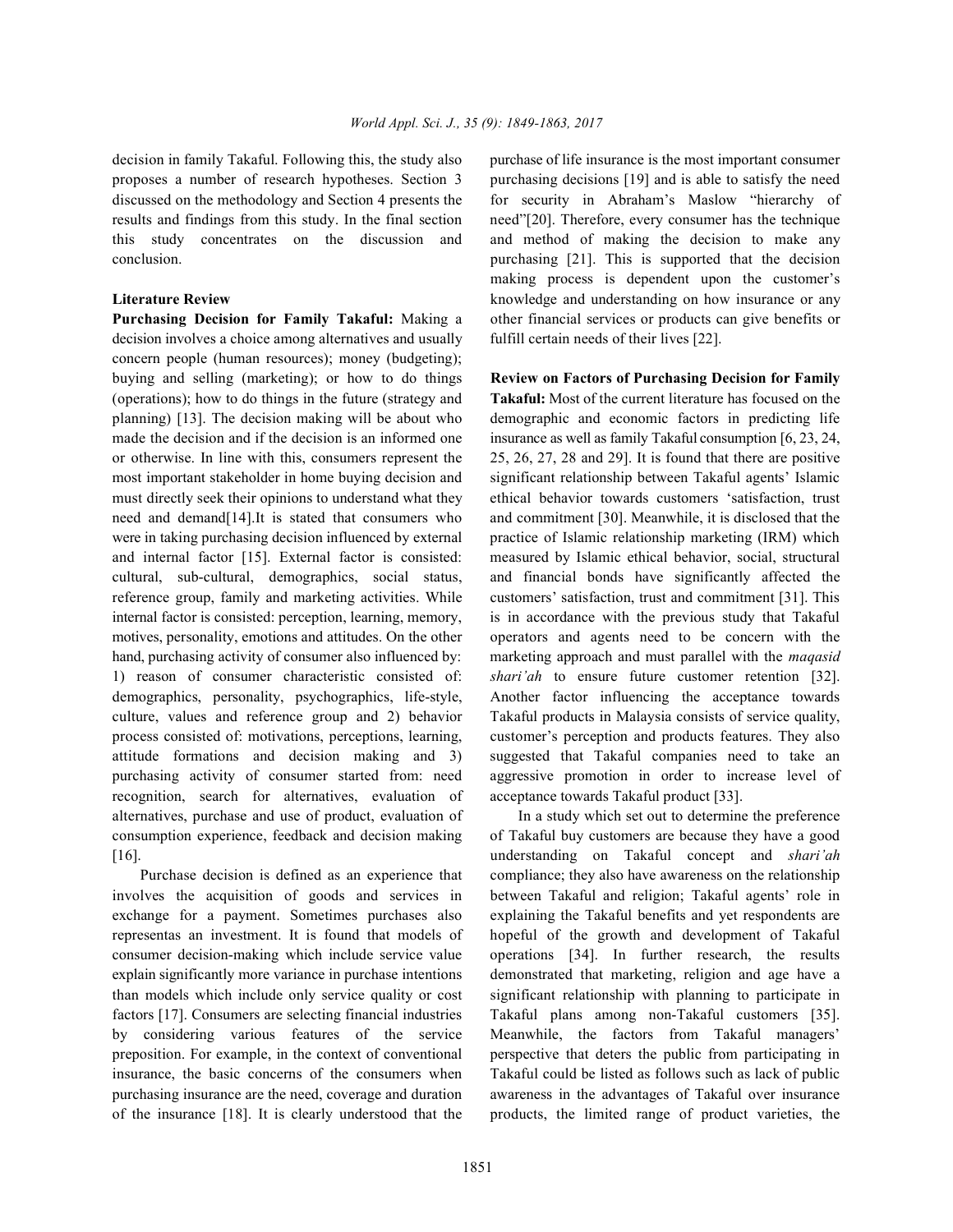the need to improve the distribution channels and the studies focused only on consumers of Islamic banking marketing strategies [36]. This factor is useful for industry products [45, 57, 58, 59]. Meanwhile, some other so that they can put their efforts to make the public researchers focused only on consumers' attitude, increase their intention to participate in the Takaful plans. perception and knowledge of Islamic financial products Furthermore, mass media and word of mouth had an [50, 60]. The findings observed in the study of the impact on influencing their social pressure to purchase selected Takaful products to investigate consumer family Takaful scheme [37]. perceptions of Takaful business in Brunei [52]. The

such an area, would provide a new insight to the factors choosing a Takaful company because a majority of that influence policyholders toward the decision to respondents agreed that Takaful products are easier and purchase family Takaful plans. There will be multiple understandable. variables that can be used to check which factors contributed more to the puchasing decision of family **Marketing and Advertising:** The development of the Takaful. Inclusion of these variables should help identify Islamic financial system in Malaysia is witnessing a a comprehensive set of predictor variables. These factors positive growth not only among Muslims, but also for can possibly help the industry to develop the non-Muslims. In order to promote the Islamic financial underserved areas in family Takaful as well as to products and services, many kinds of marketing and develop the Takaful industry itself. Following this, it advertising tools are used to promote such products and eventually led to the formation of the conceptual services intensively. The marketing concept which framework of this study. Perhaps this current study is contains Islamic principles and values incorporates the slightly different from other previous studies and could fill principle of maximizing the value of 'justice' for the welfare the gap in the existing literature of family Takaful. These of the wider community [61]. Therefore, any type of factors are highlighted and discussed in brief below. marketing and advertising should not have to contain

affirmed that a good reputation or image helps to increase advertisment [63]. First, choosing a bank which featured sales and market share of the company [38] and to advertisements that were virtuous. Second, choosing a establish as well as maintain a loyal relationship with bank that offers attractive prizes which are not contrary to customers [39, 40, 41, 42, 43]. This finding corroborates Islamic values and third, choosing a bank that runs the ideas which affirmed that the strong image of the bank promotions with a method which is in accordance with the institution [44,45,46] and its reputation [47,48,49,50,51] *Syari?ah* principle. There has been some research on were important contributors in selection of Islamic marketing and advertising which can influence the banking among customers. This is in line with the Takaful customer?s buying behaviour [64;65]. In addition, there study, which found that a majority of respondents chose have also been studies which have focused on the reputation as their reason for choosing Takaful in implication of marketing and advertisment factors on the dealing the business [52]. selection of Islamic banks [46, 55, 57, 61, 63, 66].

**Products and Services:** The innovation of products and **Education:** Many researchers identified that demographic services are needed as parts of demand for customers in is one of the factors carried out in the previous study of order to continue to develop the business competition. Islamic insurance as well as in conventional life insurance. Innovation is important as it can help in increasing the It refers to the vital and measurable statistics of range of products and services to meet more population [20] and have received broader acceptance sophisticated and complex requirements of today, s that lend themselves easily to quantification as well as consumers and business which ultimately contribute easy classification [67, 68]. Since education is one of the towards creating a new market or expand existing markets demographic characteristics that has emerged as for Islamic products and services[53]. From the previous consequential influence on human behavior, thus, it was study, it was summarized that they focused both on the used as criterion in a variety of categorizations such as a customer' awareness and satisfaction of products and determinant of socio economic level. This can be seen

shortage of relevant expertise to explain Takaful products, services in Islamic banks [47, 49,51, 54, 55,56]. A few of As mentioned in the literature review, studying in results indicated that products are one of top reasons for

**Reputation and Image:** Many previous researchers excessive [62]. There are three criteria in selecting an information which is misleading and unnecessarily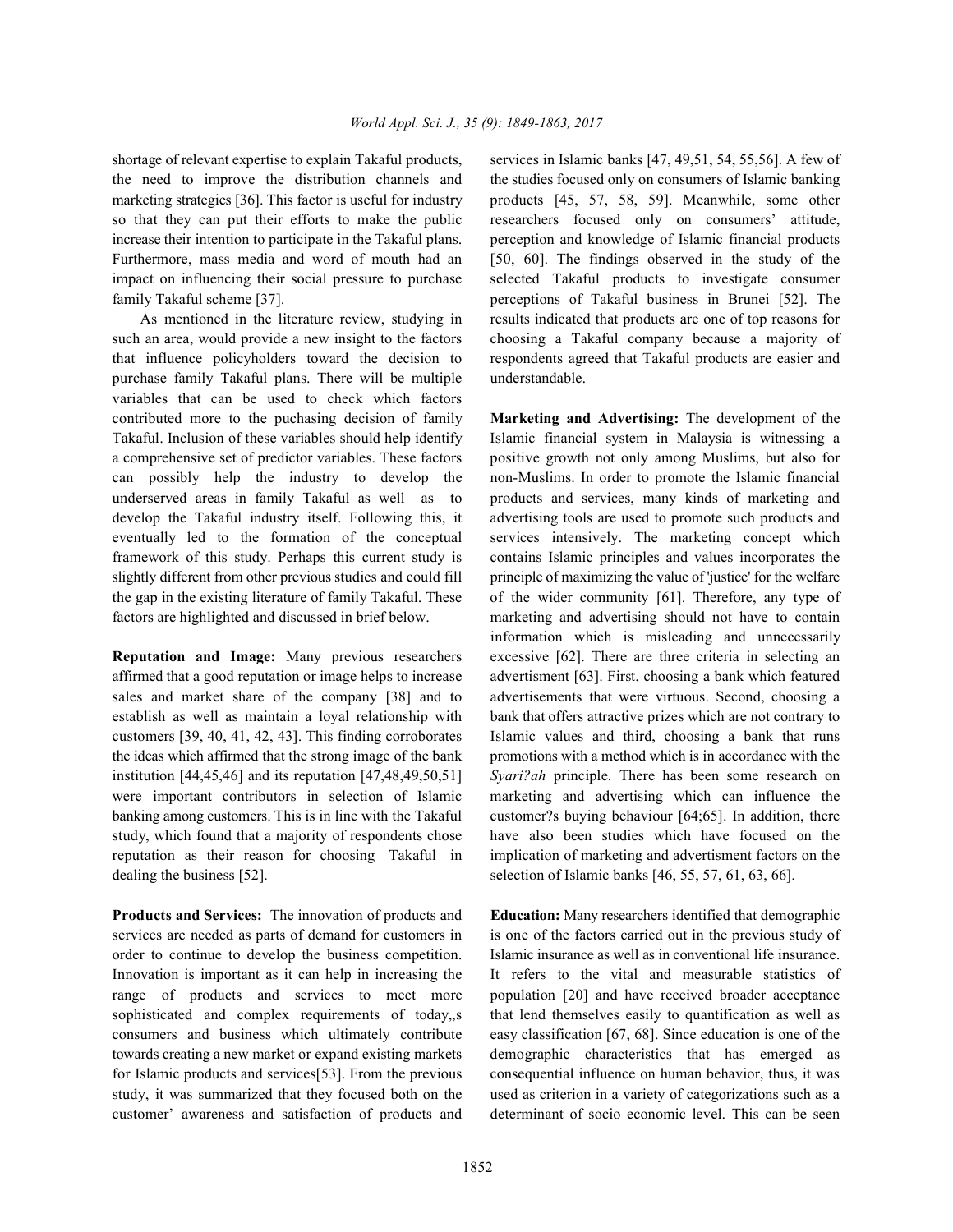education has a significant difference with the reason to establish and maintain a loyal relationship with customers purchase family Takaful or conventional life insurance [69, [39,40, 41]. 70, 71]. These findings further supports the the idea that well educated buyers are relatively better in decision **Hypothesis1:** Reputation and image has positive and making [72]. However, it is found the role of education as significant influence on customers' purchasing decision moderating variable on the relationship of determinant for family Takaful. factors and family Takaful purchasing decsion are little explored. As a result, this study will evaluate the **Products and Services:** The finding in the conventional education variable as moderator on the relationship study discovered that service quality offered by between a set of determinant factors and family Takaful companies and agents play an important role in life purchasing decision. insurance purchase decisions [70]. This finding is in



Fig. 1: The Conceptual Framework for family Takaful.

**Hypothesis Development:** Based on the previous studies, **Marketing and Advertising:** The findings was found that the researcher outlined several hypotheses for this study. there was a positive and significant relationship between The developments of the related hypotheses are as participation in family Takaful and promotion [71]. This follows: result has been proved by related studies in the banking

found that a majority of the respondents chose results are consistent with those others of other studies reputation as their reason for choosing the Takaful and suggest that marketing and advertising represented Company [52]. The audit checklist to evaluate the a new approach in the banking industry to build close and factors that customers take into account when they long-term relationships with its customers. Through the are making an insurance purchase decision and marketing and advertising it help to provide an found that company's reputation is one of the important understanding of the customers and their satisfaction factors in fire insurance and homeowners' insurance considering the increasing competition [76]. However, purchase decisions [70]. It is highlighted that these results differ with those others studies that mass reputation as well as image have a significant role media advertising was not the most important criterion for in influencing the purchasing behavior [73]. the selection of Islamic banking [77, 78]. Meanwhile, in the context of Islamic banking, the findings seem to be consisent that Islamic reputation **Hypothesis 3:** Marketing and advertising has positive and and image are the most important factors in dealing with significant influence on customers' purchasing decision the Islamic bank  $[47, 49, 74]$ . This was strongly supported for family Takaful.

through the result of studies that found the level of that a good corporate image or reputation helps to

**Conceptual Model: from agents or Takaful officer is an important factors to be** aggrement with the previous researcher that the services considered in joining family Takaful [71]. In addition to this, most of the respondents chose products as their reason for choosing a Takaful Company [52]. Further work in the Islamic finance study concludes that the attitude of Muslims in Loughborough towards Islamic finance products is positive and encouraging [60]. Besides, a few studies have attempted to explain the attributes of products and services is one of the factors that contributed as the selection criteria to be consider in Islamic banking [63, 75].

> **Hypothesis 2:** Products and services has positive and significant influence on customers' purchasing decision

**Reputation and Image:** The result in the previous study factors for Muslims in selection of banks [55]. These area that mass media marketing is one of the important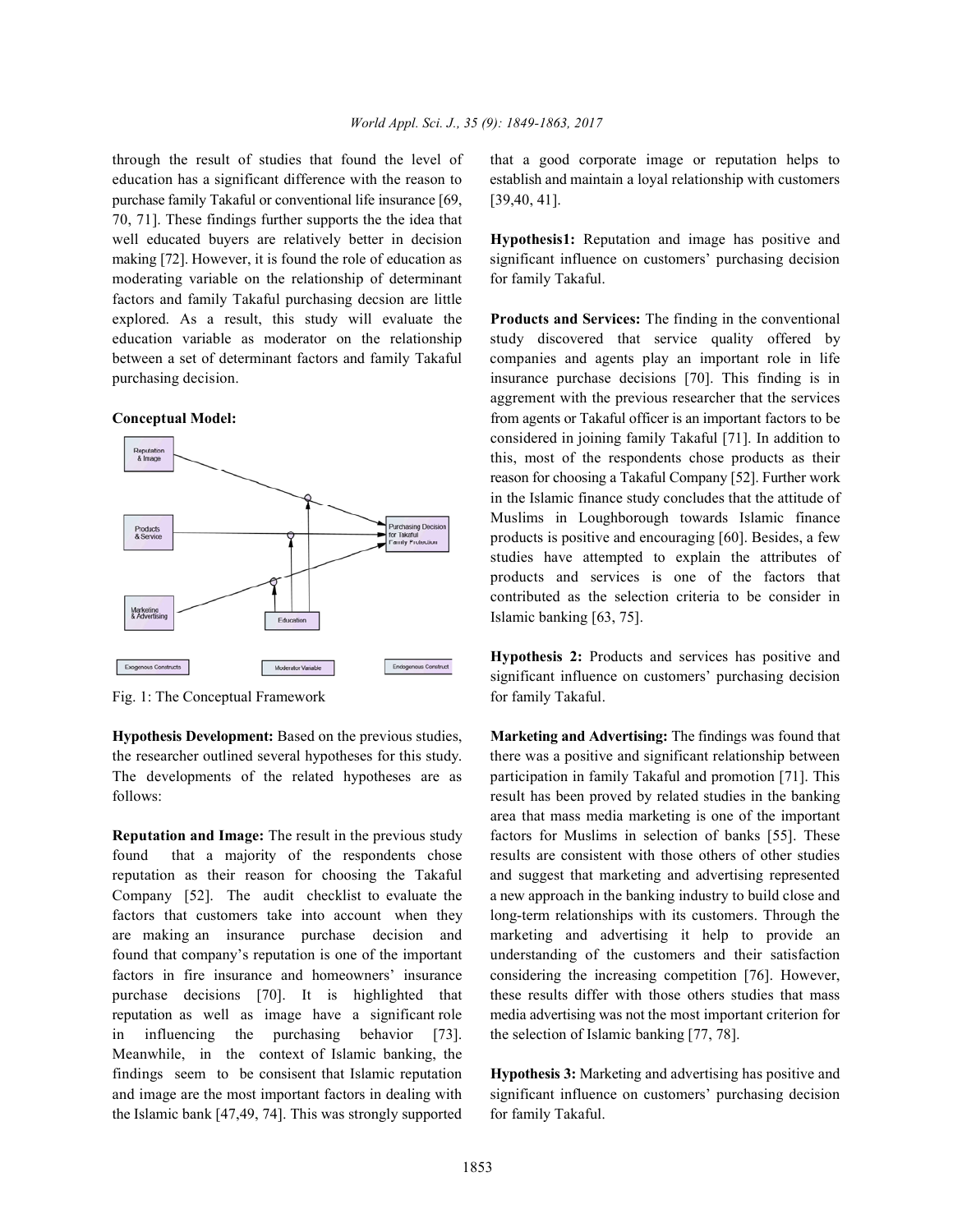levels are believed to engage in greater information gathering and usage before decision making [79]. Many empirical studies have revealed that education are known to have direct association with family Takaful as well as in Islamic banking [63, 69, 71, 80 and 81]. In the other context of studies, education has been examined as a moderating variable [72, 82, 83]. These results are consistent with those other study that found the education moderate the effects of performance expectance, effort expectance, social influence, perceived credibility, perceived financial cost, perceived self-efficacy on banking needs [84]. Thus, this study intend to assess education as a moderator the relationship between exogenous constructs and purchasing decision in family Takaful. Therefore, the following hypothesis is proposed.

**Hypothesis 4a:** Education moderate the relationship between reputation  $\&$  imge and the purchasing decision in family Takaful.

**Hypothesis4b:** Education moderate the relationship between products & service and the purchasing decision in family Takaful.

**Hypothesis 4c:** Education moderate the relationship between marketing & advertising and the purchasing decision in family Takaful.

## **METHODOLOGY**

**Research Design:** This study is considered confirmatory since the theoretical framework is developed using solid literature. The data was collected using self-administered questionnaires which were given to the randomly selected selected respondents.

**Sampling Method:** This study employed the probability sampling method to select respondents. The sampling frame consist of all family Takaful subcribers from five Takaful companies in Malaysia. Approximately 500 selfadministered questionnaire were distributed to the randomly selected subscribers. After few weeks, a total of 332 questionnaires were returned. And from 332 questionnaires, only 316 were usable.

**Research Intrument:** A self-admnistered questionnaire was used as the instrument in this study. It was divided into five (6) sections: 1) Section A: Purchasing Decision

**Education as Moderator:** People with higher education of family Takaful; 2) Section B: Reputation and Image; 3) Section C: Products and Services; 4) Section D: Reputation and Image and Section 5) Section E: Marketing and Advertising and 6) Section F: Demographic Profile. The questionnaire on reputation and image; products and services; marketing and advertising and demographic profile was adapted from previous study [63]. Meanwhile, the questionnaire for purchasing decision of family Takaful was also adapted from the past study [85].

## **Measurement of Constructs Endogenous Construct**

**Purchasing Decision:** The endogenous construct in this study is purchasing decision (PD) of family Takaful. It is measured by the following four items: (1) to use the service again; (2) to recommend the service to others; (3) to make the same choice if had to do it again and (4) to remain loyal to service providers. The items for purchasing decision was measured using a 7-point Likert scale ranging from 1 (strongly disagree) to 7 ( Strogly agree).

## **Exogenous Construct**

**Reputation and Image:** The items of reputation and image (RI) in this study was measured by the following four items: (1) the financial performance of Takaful companies; (2) the management of Takaful companies; (3) Takaful compliance to the ethics of buying ans selling and (4) the integrity of Takaful companies. The variable for reputation and image was measured using a 7-point Likert scale ranging from 1 (strongly disagree) to 7 ( Strogly agree).

**Products and Services:** The items of products and services (PS) in this study was measured using the following five (5) items which are based on: (1) interesting rate of profit; (2) reasonable financing rate; (3) value added Takaful facilities; (4) reasonable service charges and (5) security guarantee. The variable for products and services was measured using a 7-point Likert scale ranging from 1 (strongly disagree) to 7 ( Strogly agree).

**Marketing and Advertising:** The items of marketing and advertising (MA) in this study was measured using the following six (6) items which are based on: (1) the ads contained a good value; (2) prizes offered; (3) publicity in media; (4) leaflets; (5) customer service relations (CSR) program by Takaful companies and (6) the convincing agents. The variable for marketing and advertising was measured using a 7-point Likert scale ranging from 1 (strongly disagree) to 7 ( Stron gly agree).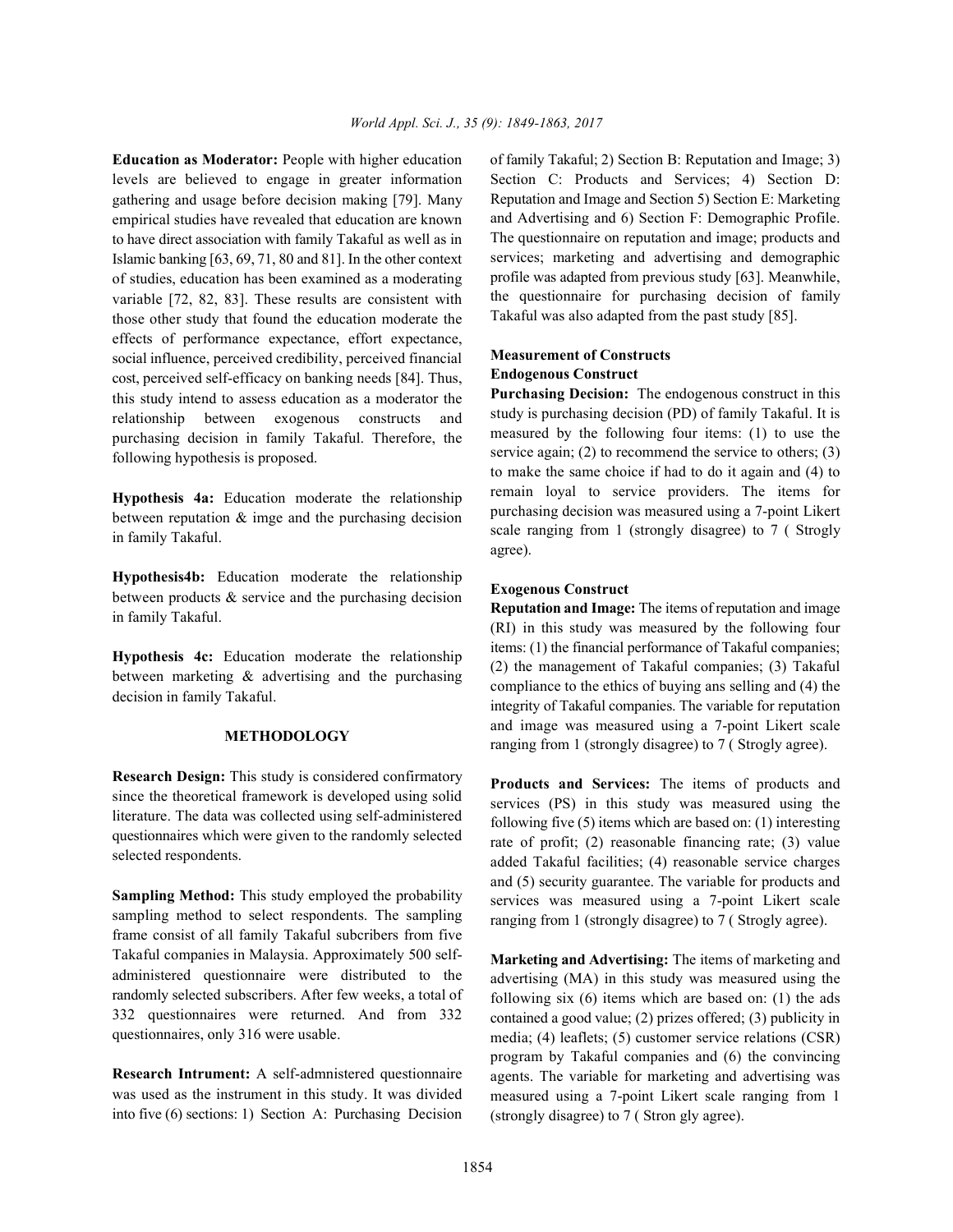### **Moderator Variable**

**Education:** The level of respondents' education is used as a moderator variable in the relationship between the determinants factors (exogenous) and the purchasing decision of family Takaful. The ordinal scale was used to measure the respondent's education.

### **Analysis**

**Respondents' Demographics:** A list of the respondents' demographic characteristics is provided in Table 1. The respondents were almost equally apportioned between males (52.8 per cent) and females (47.2 per cent). Majority of the respondents were between 31 to 40 years old (40.8 per cent) and majority of the respondents were married (74.7 per cent). Approximately 37.3 per cent of the respondents were from junior college as their level of education. Concerning the respondents income, majority of them earned between RM 3, 001 to RM 5, 000 (76.3 per cent). Majority of them have their dependents between 3 to 4 person in their family.

From the result, it indicated that there is a significant association between probability of detection and GST rate,  $(x^2 = 2.888, p < 0.10)$ . Based on phi coefficient value in table 1, -0.262 showed that there is a small effect association between probability of detection and GST rate. According to [4] criteria, it showed that 0.10 is small effect, 0.30 for medium effect and 0.50 is considered large effect.

Followed by the percentage of each classed for probability of detection and GST rate, the crosstabulation result is shown in Table 1. Based on that table, 29.4% of registration with no risk detected involved in mixed supply which is combination either standard rate, zero rate, exempt supply, relief or out of scope supply. However, about 70.6% of registrants with no risk detected supply with standard rate which is 6 per cent. For registrants with risk detected, there were 56% involved in mixed supply while 44% of them were supplying to their customers with the charged standard rate of 6 per cent. Furthermore, according to these results, 45.2% of the registrants were involved in mixed supply and 54.8% of the registrants only supply for standard rate.

**The Confirmatory Factor Analysis (CFA):** The Confirmatory Factor Analysis (CFA) is required to validate the measurement model of all latent constructs for uni-dimensionality, validity and reliability [86, 87, 88, 89]. Figure 1 illustrates the pooled measurement model of latent constructs in AMOS Graphic. The output of CFA shows the factor loading for every item, the factor loading for every component and the correlation between the constructs.

| I<br>۰.<br>×<br>×<br>٠<br>۰. |  |
|------------------------------|--|

| Demographic Variables  | Percent $(\% )$ |
|------------------------|-----------------|
| Age (year)             |                 |
| Below 30 years         | 27.8            |
| $31-40$ years          | 40.8            |
| $41-50$ years          | 28.5            |
| 51 and above           | 2.8             |
| Gender                 |                 |
| Female                 | 47.2            |
| Male                   | 52.8            |
| <b>Marital Status</b>  | 25.3            |
| Single                 | 74.7            |
| Married                |                 |
| Education              |                 |
| High School            | 16.1            |
| Junior College         | 37.3            |
| College Diploma        | 15.2            |
| <b>Bachelor Degree</b> | 23.7            |
| Master Degree          | 4.7             |
| PhD and Professional   | 2.8             |
| Income                 |                 |
| RM 3000 and below      | 16.1            |
| RM 3001-RM 5000        | 76.3            |
| RM 5001 and above      | 7.6             |
| Dependents             |                 |
| $0$ person             | 25.3            |
| 1-2 person             | 32.0            |
| 3-4 person             | 42.7            |



Fig. 1: The pooled measurement model for confirmatory factor analysis (CFA)

**Assessing the Validity and Reliability of a Measurement:** The Pooled-CFA is employed to assess the measurement model for all constructs together at once is implemented [86, 88. 89, 90, 91]. The measurement model pooled CFA is shown in figure 1.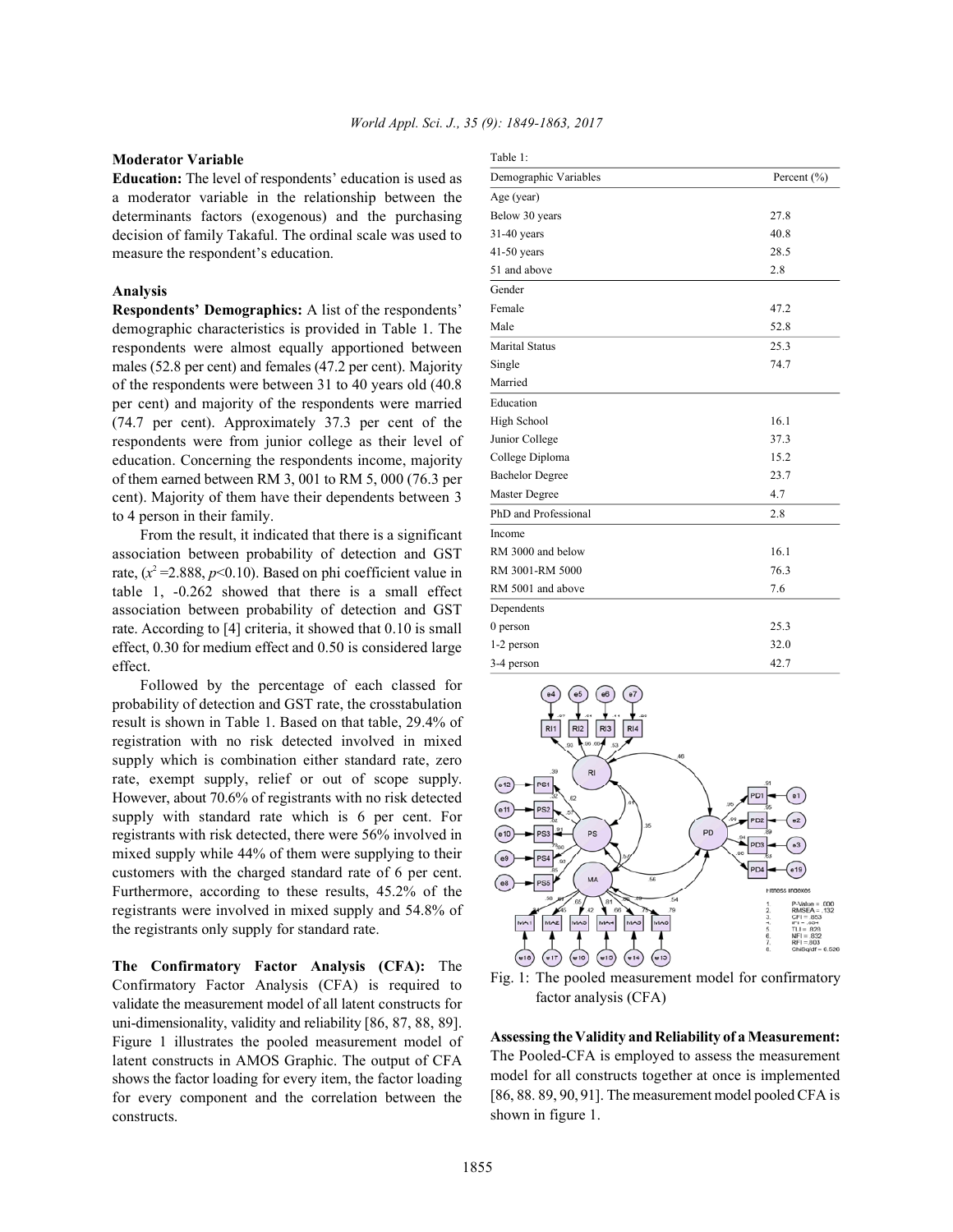Moreover, several fitness indexes must be achieved to the required level to achieve construct validity. As shown in Figure 1, certain fitness indexes do not achieve the required level. Besides, it was found that there are few useless items due to the lower factor loading. These have caused the measurement model for the constructs to have poor fit. Therefore, the researchers have to drop the useless items (RI4, PS2, MA1, MA2 and MA3) and run the measurement model again. The result is shown in Figure 2 and the fitness indexes for the model are assessed in the following Table 2.

**Unidimensionality:** Uni-dimensionality is assessed through the goodness of fit indexes, the standardized residuals and the modification indices generated by AMOS software. In addition, the uni-dimensionality Fig. 2: The new measurement model after the items were can be attained if the measuring items obtain adequate deleted factor loadings for the particular latent construct [86, 88, 92].

**Validity:** Validity is referring to the capability of the instrument to measure what it supposed to be measured for a construct [92, 93]. Three types of validity are required for a measurement model, for instance, Convergent Validity, Construct Validity and Discriminant Validity [86, 92, 93].

**Convergent Validity:** Convergent Validity is achieved when the value of Average Variance Extracted is greater or equal to 0.5 [89, 92, 93].

**Construct Validity:** Several fitness indexes must be achieved to the required level to achieve construct validity. It is highlighted that the construct validity for measurement model is achieved when all Fitness Indexes achieved the required level [86, 89] level as shown in Table 2.

**Discriminant Validity:** Table 3 presented the Discriminant Validity Index Summary for all latent constructs in the study. The discriminant validity of the construct is achieved if the diagonal values (in bold) is higher than the values in its row and column. Another condition for discriminant validity is the correlation between exogenous constructs must not exceed 0.85. As it clearly shown from Table 3, the discriminant validity among the constructs in the model is achieved [86, 87, 88, 89].



Table 2: The Fitness Indexes for new Measurement Model

|                              | Name of      | Index |                                |
|------------------------------|--------------|-------|--------------------------------|
| Name of Category             | Index        | Value | Comments                       |
| 1. Absolute fit              | <b>RMSEA</b> | 0.078 | The required level is achieved |
| 2. Incremental fit           | CFI.         | 0.909 | The required level is achieved |
| 3. Parsimonious fit Chisq/df |              | 2.926 | The required level is achieved |

Table 3: The CFA Report for every construct in the model

|           |                             | Factor  | <b>CR</b>     | <b>AVE</b>    |
|-----------|-----------------------------|---------|---------------|---------------|
| Construct | Item                        | Loading | (Minimum 0.6) | (Minimum 0.5) |
| RI        | RI1                         | 0.93    | 0.891         | 0.736         |
|           | RI2                         | 0.96    |               |               |
|           | RI3                         | 0.65    |               |               |
| <b>PS</b> | PS1                         | 0.60    | 0.904         | 0.707         |
|           | PS3                         | 0.91    |               |               |
|           | PS4                         | 0.88    |               |               |
|           | PS5                         | 0.93    |               |               |
| <b>MA</b> | MA4                         | 0.77    | 0.903         | 0.757         |
|           | MA5                         | 0.87    |               |               |
|           | MA6                         | 0.96    |               |               |
| PD        | PD1                         | 0.91    | 0.955         | 0.844         |
|           | P <sub>D</sub> <sub>2</sub> | 0.96    |               |               |
|           | PD3                         | 0.88    |               |               |
|           | PD4                         | 0.61    |               |               |

**Reliability:** When assessing the reliability of the constructs, there are three assessments need to be evaluated namely Composite Reliability (CR) and Average Variance Extracted (AVE) [86, 88 and 94]. The CR measures the reliability and internal consistency for a latent construct. The value should be than 0.60 is required. Menwhile, the AVE indicates the average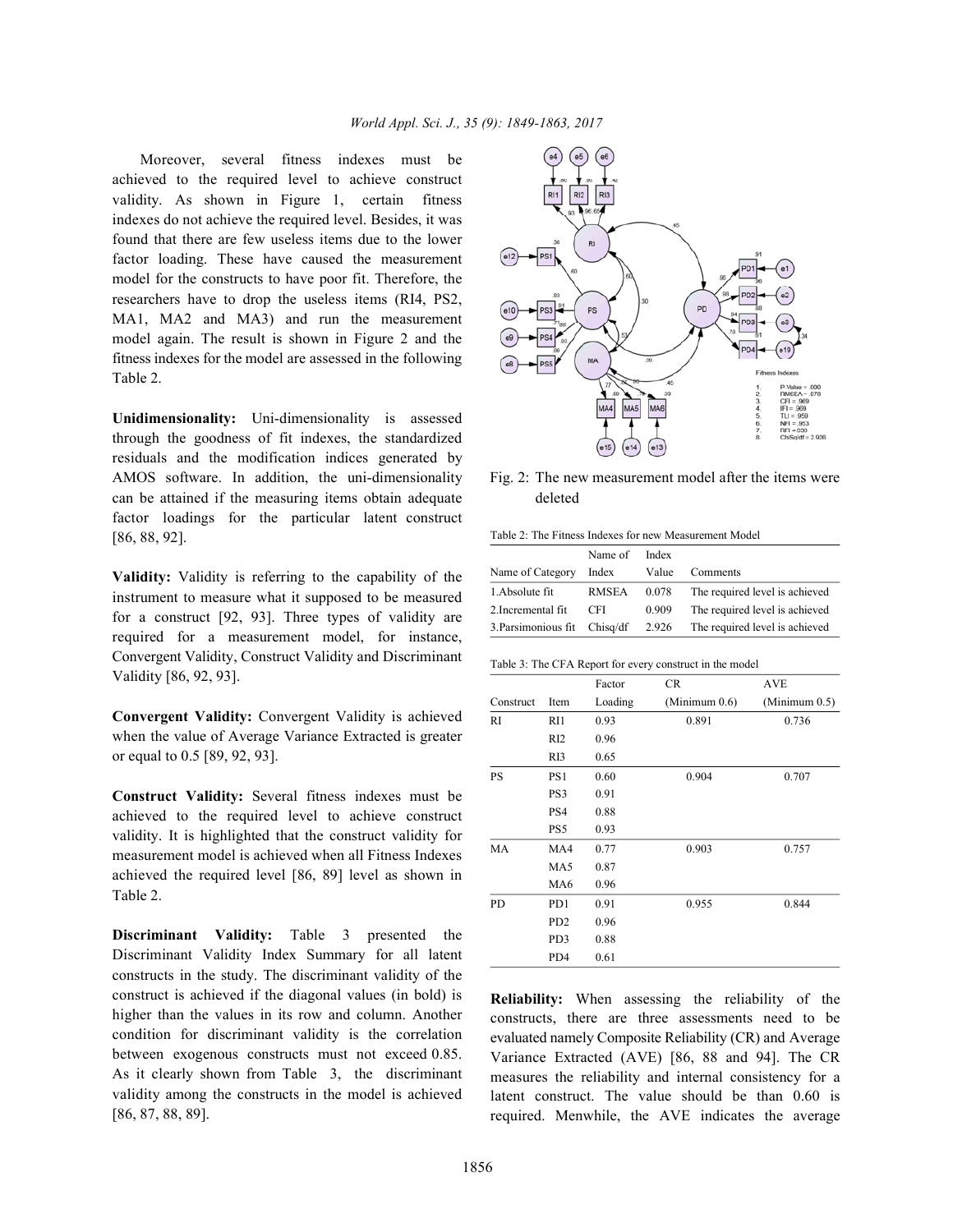percentage of variation as explained by the items measuring the construct and should exceeding 0.50 to achieve the convergent validity. As a summary, all constructs in this study have fulfilled the Composite Reliability and Convergent Validity criteria. The results can be seen in Table 3 above.

**Normality Distribution:** The data is considered normally distributed if the absolute value of its skewness fall within -1.5 to 1.5 range [86, 88, 91, 94]. As shown in Table 4, the data is considered to be normally distributed and fit to analyze using parametric statistical analysis.

Table 4: The Assessment of normality for all items

| Variable                    | skew | c.r.  | kurtosis | c.r.     |
|-----------------------------|------|-------|----------|----------|
| PD4                         | .566 | 4.111 | $-.203$  | $-.736$  |
| MA4                         | .618 | 4.481 | .180     | .652     |
| MA5                         | .565 | 4.097 | .202     | .734     |
| MA6                         | .306 | 2.218 | $-.813$  | $-2.952$ |
| PS1                         | .115 | .834  | $-156$   | $-.567$  |
| PS3                         | .484 | 3.509 | $-421$   | $-1.526$ |
| PS4                         | .538 | 3.904 | $-.026$  | $-.096$  |
| PS5                         | .509 | 3.696 | $-.390$  | $-1.416$ |
| RI3                         | .700 | 5.078 | .156     | .567     |
| RI <sub>2</sub>             | .370 | 2.684 | $-.153$  | - 554    |
| RI1                         | .402 | 2.915 | $-.227$  | $-.823$  |
| PD3                         | .789 | 5.729 | .295     | 1.069    |
| P <sub>D</sub> <sub>2</sub> | .575 | 4.174 | $-.250$  | $-905$   |
| PD1                         | .514 | 3.727 | $-.407$  | $-1.477$ |
| Multivariate                |      |       | 40.459   | 16.990   |

**Structural Equation Modeling (SEM):** Structural Equation Modeling (SEM) is one of the more powerful statistical methods for multivariate analysis [87, 95 and 96]. One can use SEM to analyze a complex relationship among several constructs in the model [87, 89, 93 and 96]. After the entire requirement for measurement model is achieved, the study could move into modelling the structural model to estimate the interrelationships among the constructs using Structural Equation Modelling (SEM) and test the stated hypotheses in the study.

**Analysing the Structural Model:** The structural equation modelling procedure estimates the standardized path coefficients as well as the regression path coefficient between constructs of the model. The AMOS Graphic output shows the results in Figure 3 and Figure 4 respectively. The value of coefficient of determination  $\mathbb{R}^2$ is 0.37. The figure indicates the contribution of exogenous constructs RI, PS ans MA in estimating the endogenous construct PD is 37%.



Fig. 3: The Standardized Path Coefficients between constructs in the model



Fig. 4: The regression path coefficients between constructs in the model

Table 5 shows the regression path coefficients for all three exogenous constructs toward the endogenous construct that extracted from Figure 3.

Table 5: The regression path coefficient and its significance

|     |                    |    | Estimate S.E. |      | C.R.  |      | Result      |
|-----|--------------------|----|---------------|------|-------|------|-------------|
| PD. | $\leq$ --- RI      |    | .186          | .059 | 3.149 | .002 | Significant |
|     | $PD \leftarrow$ PS |    | -317          | .067 | 4.706 | .001 | Significant |
| PD. |                    | MA | .175          | .047 | 3.736 | .001 | Significant |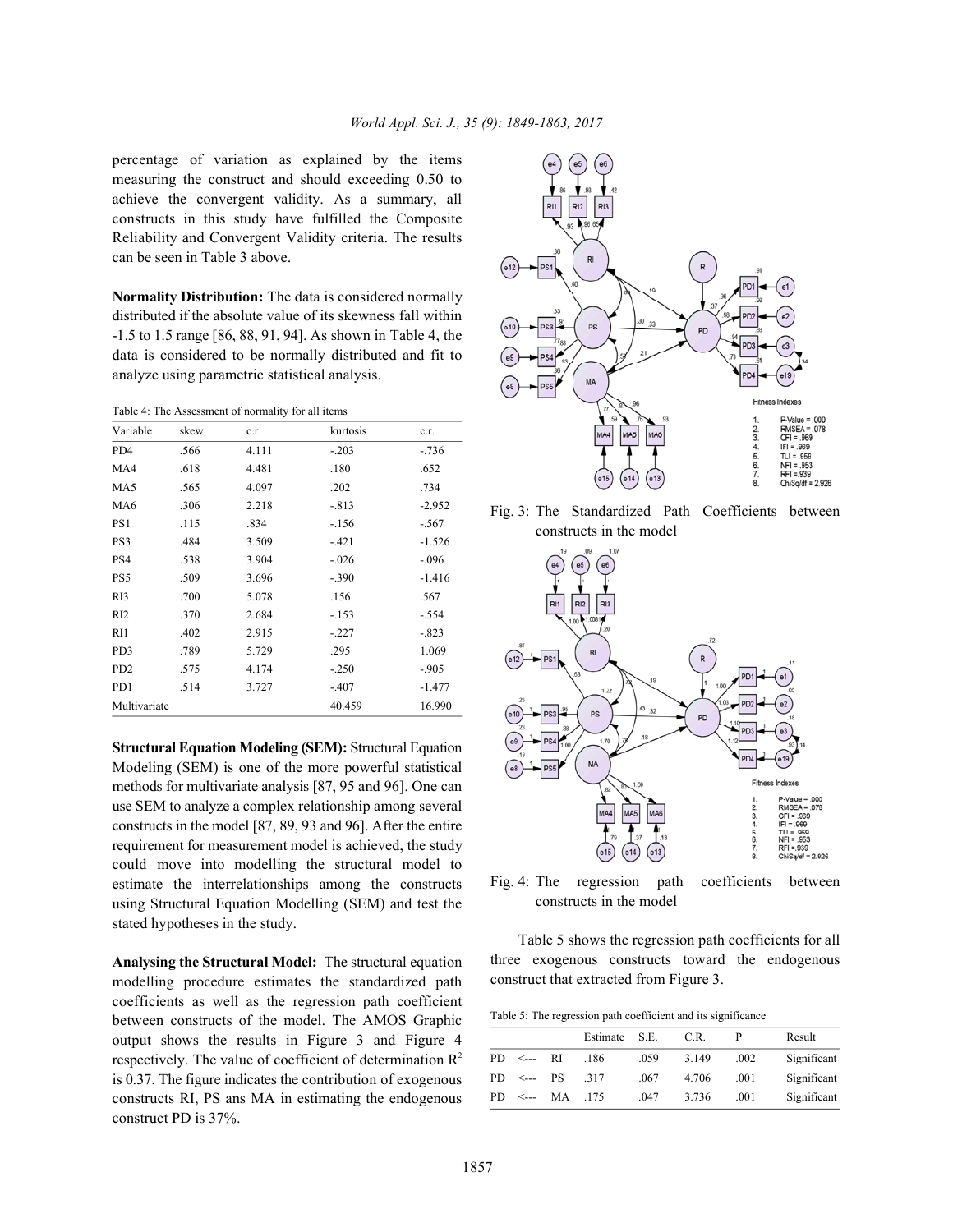The analysis continues to test the study's **Testing Moderator Effect in the Model:** This study would

| Table 6: The Hypothesis Testing for every path and its conclusion |  |  |
|-------------------------------------------------------------------|--|--|
|                                                                   |  |  |

| <b>Hypothesis Statement</b>       | P-Value | Result    |
|-----------------------------------|---------|-----------|
| RI has a significant effect on PD | .002    | Supported |
| PS has significant effect on PD   | .001    | Supported |
| MA has significant effect on PD   | .001    | Supported |

hypothesis. The results are presented in Table 6. employ the proposed method to test the moderator effect in the model [86, 91]. The moderator variable in this study is education. The model showed education as a moderator effect on PD from three constructs, RI, PS and MA respectively. The testing process need to be conducted to confirm these effects. The results are presented in the tables below.

### Table 7a: The moderator test for low education group data

| Model 1    | Constrained Model | Unconstrained Model | Chi-Square Difference | Result on Moderation | Result on Hypothesis |
|------------|-------------------|---------------------|-----------------------|----------------------|----------------------|
| Chi-Square | 310.440           | 214.454             | 95.986                | Significant          | Supported            |
| DF         |                   |                     |                       |                      |                      |

The hypothesis statement:

H4a: Respondent's education moderates the relationship between RI and PD

#### Table 7b: The moderator test for high education group data

| Model 1    | Constrained Model | <b>Unconstrained Model</b> | Chi-Square Difference | Result on Moderation | Result on Hypothesis |
|------------|-------------------|----------------------------|-----------------------|----------------------|----------------------|
| Chi-Square | 216.694           | ' 71.276                   | 45.424                | Significant          | Supported            |
| DF         |                   |                            |                       |                      |                      |

The hypothesis statement:

H4a: Respondent's education moderates the relationship between RI and PD

#### Table 8a: The moderator test for low education group data

| Model 2    | <b>Constrained Model</b> | <b>Unconstrained Model</b> | Chi-Square Difference | Result on Moderation | Result on Hypothesis |
|------------|--------------------------|----------------------------|-----------------------|----------------------|----------------------|
| Chi-Square | 264.512                  | 214.454                    | 50.058                | Significant          | Supported            |
| DF         |                          |                            |                       |                      |                      |

The hypothesis statement:

H4b: Respondent's education moderates the relationship between PS and PD

#### Table 8b: The moderator test for high education group data

| Model 2    | Constrained Model | Unconstrained Model | Chi-Square Difference | Result on Moderation | Result on Hypothesis |
|------------|-------------------|---------------------|-----------------------|----------------------|----------------------|
| Chi-Square | 204.392           | 71.270              | 33.122                | Significant          | Supported            |
| DF         |                   |                     |                       |                      |                      |

The hypothesis statement:

H4b: Respondent's education moderates the relationship between PS and PD

#### Table 9a: The moderator test for low education group data

| Model 3    | <b>Constrained Model</b> | Unconstrained Model | Chi-Square Difference | Result on Moderation | Result on Hypothesis |
|------------|--------------------------|---------------------|-----------------------|----------------------|----------------------|
| Chi-Square | 269.774                  | 214.454             | 55.320                | Significant          | Supported            |
| DF         |                          |                     |                       |                      |                      |

The hypothesis statement:

H4c: Respondent's education moderates the relationship between MA and PD

### Table 9b: The moderator test for high education group data

| Model 2    | <b>Constrained Model</b> | <b>Unconstrained Model</b> | Chi-Square Difference | Result on Moderation | Result on Hypothesis |
|------------|--------------------------|----------------------------|-----------------------|----------------------|----------------------|
| Chi-Square | 273.027                  | 171.270                    | 101.757               | Significant          | Supported            |
| DF         |                          |                            |                       |                      |                      |

The hypothesis statement:

H4c: Respondent's education moderates the relationship between MA and PD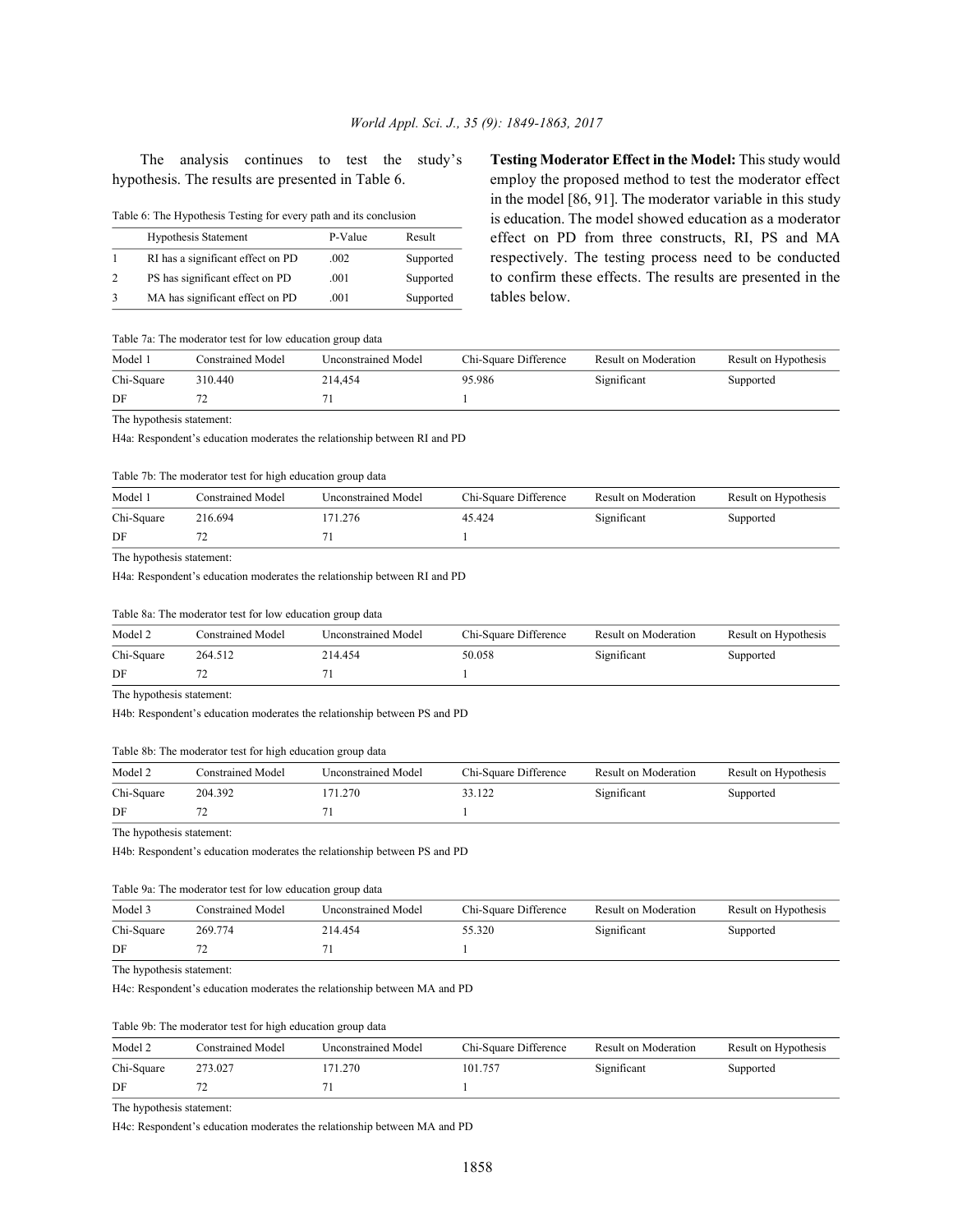The purchasing decision in family Takaful model was developed by which the a set of factors were well explored and defined. The development model was empirically tested through quetionnaire survey among family Takaful participants of five major Takaful companies in Malaysia. The analysis identified the factors in the developed model consists of reputation and image, products and services and marketing and advertising. Meanwhile, the outcome in this study is known as purchasing decision in family Takaful and it is measuring using four items.

Utilising the result of CFA and SEM, it was found that these three factors which are reputation and image, products and services, marketing and advertising have a significant positive influence on the purchasing decision in family Takaful. This information is very useful to Takaful institutions and policy makers that enable them to formulate appropriate strategies to increase the market penetration for family Takaful in the long-run for Malaysia.

The dicussion of moderating effect in this study, show that education moderates the relationship between a set of factors (reputation and image, products and services, marketing and advertising) and purchasing decision in family Takaful. This suggested that through education the respondents are more enough to understand the importance of having protection for themselves by purchase family Takaful or conventional life insurance.

#### **REFERENCES**

- 1. Yusof, M.F., 1996. *Takaful: Sistem Insurans Islam.* Utusan Publications & Distributors Sdn. Bhd. Cheras, Kuala Lumpur.
- 2. Ahmad, M.S., 2007. *Takaful in Southeast Asia: The Growing Pains and Challenges* (11).
- 3. *Islamic Financial Services Act 2013.* IFSA. (2013). The Commissioner of Law Revision. Kuala Lumpur.
- 4. Billah, M.M., 2003. *Islamic Insurance (Takaful).* Selangor: Ilmiah Publisher Sdn Bhd.
- 5. Ali, M., 2006. *Basis and Models of Takaful: The Need for Ijtihad.* Takaful Articles.
- 6. Redzuan, H., Z. Abdul Rahman and S.H. Aidid, 2009. Economic Determinants of Family Takaful Consumption: Evidence from Malaysia. International Review of Business Research Papers, 5(5): 193-211.
- **CONCLUSION** 7. Earnst and Young's Global Takaful Insight. (2014). *Market Updates: Growth Momentum Continues*, 1-16. UK.
	- 8. *Annual Takaful Statistics Report.* (2011-2015), Bank Negara Malaysia.
	- 9. Abdul Rahman, Z., R. Mohd Yusof and F. Abu Bakar, 2008. Family Takaful: It's role in social economic development and as a savings and investment instrument in Malaysia – An Extension. Shariah Journal, 16(1): 89-105.
	- 10. Odierno, H.S., 2014. Key Trends in the Takaful Sector: Takaful Market Update. Takaful and Mutuality, 2-3.
	- 11. RHB Research Institute Sdn Bhd. 2014. Top Malaysia Small Cap Companies. Malaysia.
	- 12. Malaysian Takaful Dynamics. 2015. Central Compendium.
	- 13. Fitzgerald, S.P., 2002. Decision Making. Capstone Publishing, United Kingdom.
	- 14. Razak, D.A. and F.M. Taib, 2011. Consumers' Perception on Islamic Home Financing: Empirical Evidence on Bai Bithaman Ajil (BBA) and diminishing partnership (DP) modes of financing in Malaysia. Journal of Islamic Marketing, 2(2): 165-176.
	- 15. Hawkins, D., 2007. Consumer Behavior: Building Marketing Strategy – 10th edition. McGraw-Hill.
	- 16. Wells, W.D. and D. Prensky, 1996. *Consumer Behavior*. John Wiley & Sons, Inc., Canada.
	- 17. Cronin, J.J., M.K. Brady, R.R. Brand and J. Donald, 1997. A cross-sectional test of the effect and conceptualization of service value. Journal of Services Marketing, 11(6): 375-391. https;//doi.org/10.1108/08876049710187482
	- 18. Meyers, D., 1995. *Consumer Buying Habits: Key to Making Sale.* National Underwriter, 99 (12).
	- 19. Anderson, D.R. and J.R. Navin, 1975. Determinants of Young Marrieds' Life- Insurance Purchasing Behaviour: An Empirical Investigation. Journal of Risk and Insurance, 42(3): 375-387.
	- 20. Schiffman, L.G. and L.L. Kanuk, 1994. Consumer Behavior (5th ed.). Prentice Hall, Englewood Cliffs, NJ.
	- 21. Glenn, W.C. and J.B. Blaize, 1989. Consumer Behavior: A Decision-Making Approach. South Western Publishing.
	- 22. Abd. Manab, N., R. Ab. Rashid and Y. Ibrahim, 2004. Awareness and Ownership of Family Takaful Scheme among Muslim Community in Malaysia. Journal of Muamalat and Islamic Finance Research, 1(1): 121-136.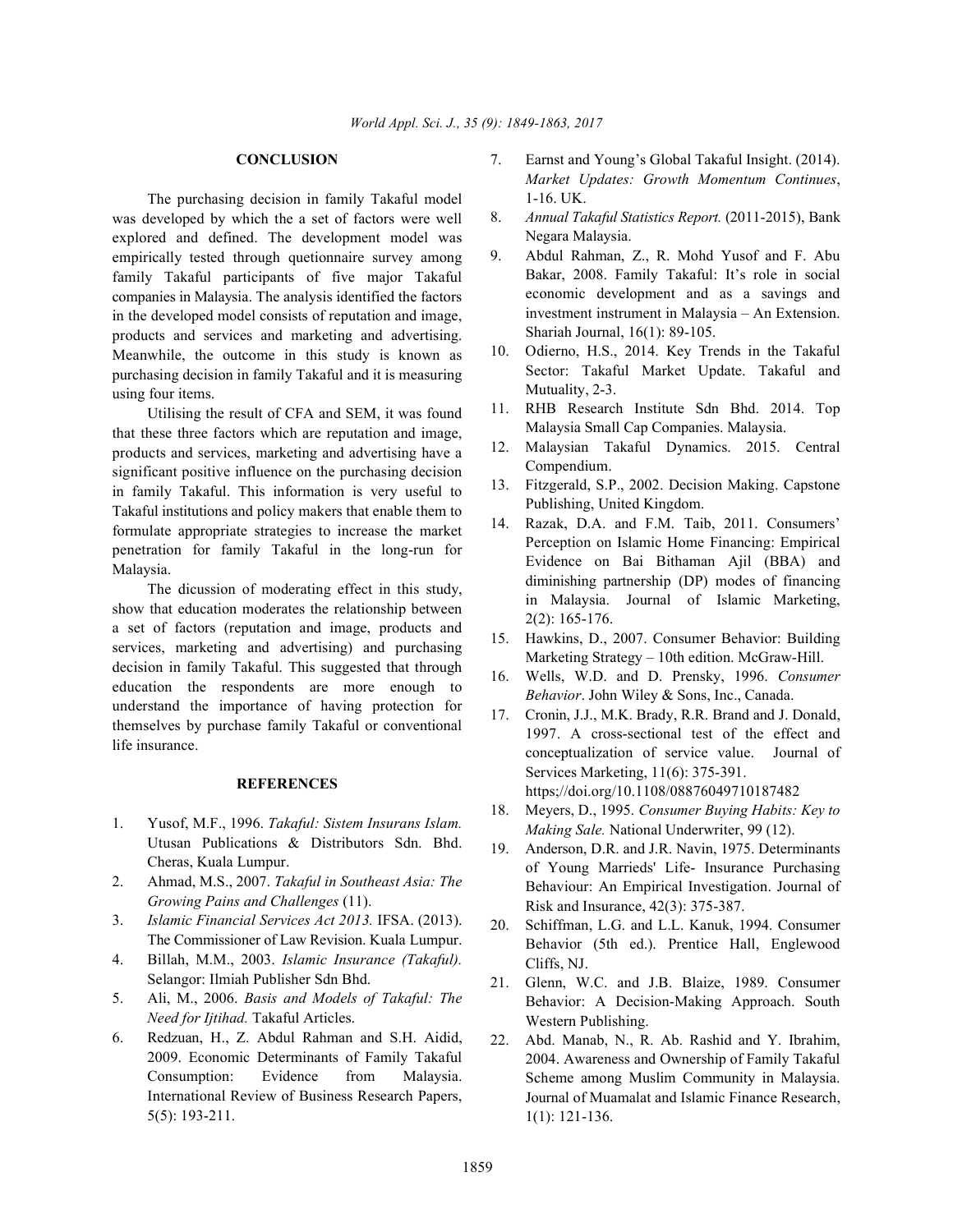- 23. Anonymous. 2009. Islamic Finance: the 35. Mohamed, O.E.B. and S.Y. Alhabshi, 2015a. Determinants of the Demand for Family Takaful in Malaysia, pp: 1-24.
- 24. Hamid, M.A., J. Osman, B. Ariffin and A. Nordin, 2009. Determinants of Corporate Demand for Islamic Insurance in Malaysia. International Journal of Economic and Management, 3(2): 278-297.
- 25. Mahmud, N.L., 2012. Takaful Demand and Economic Variables Interaction: The Time Series Analysis for Period of 2000-2010. PhD Thesis. International Centre of Education in Islamic Finance (INCEIF).
- 26. Gustina and N.I. Abdullah, 2012. Analysis of Demand for Family Takaful and Life Insurance: A Comparative Study in Malaysia. Journal of Islamic Economics, Banking and Finance, 68(8): 67-86.
- 27. Ansaari, S. and M. Farooq, 2012. The Demand Determinants of Takaful (Islamic Insurance) by conventional and Islamic Banks in Pakistan, 3rd International Conference on Business and Economics, pp: 2859-2873.
- 28. Sherif, M. and N.A. Shaairi, 2013. Determinants of demand on family Takaful in Malaysia. Journal of Islamic Accounting and Business Research, 4(1): 26-50.
- 29. Ulbinaite, A., M. Kucinskiene and Y. Le MouUec, 2013. Determinants of Insurance Purchase Decision Making in Lithuani. Inzinerine Ekonomika-Engineering Economics, 24(2): 144-159.
- 30. Salleh, M.C.M., N.I. Abdullah and S.S. Razali, 2013. The Relationship of Takaful Agents' Islamic Ethical Behavior towards Customers' Satisfaction, Trust and Commitment: A Preliminary Analysis. Journal of Islamic Finance and Business Research, 2(1): 77-88.
- 31. Salleh, M.C.M. and R. Ramli, 2013. The Effect of Takaful Agents' Islamic Relationship Marketing Practice on Customer Satisfaction, Trust and Commitment: An Empirical Study on 800 of Family Takaful Customers. International Convention of Islamic Management, University Malaya.
- 32. Salleh, M.C.M., 2014. Islamic Relationship Marketing Practice, Customer Satisfaction and Retention: A Mediation Analysis. Australian Journal of Basic and Applied Sciences, 8(5): 51-55.
- 33. Razak, M.I.M., R. Idris, M.M. Yusof, W.E. Jaapar and M.N. Ali, 2013. Acceptance Determinants towards Takaful Products in Malaysia. International Journal of Humanities and Social Science, 3(17): 243-252.
- 34. Kamil, N.M. and N. Mat Nor, 2014. Factors Influencing the Choice of Takaful Over Conventional Insurance: The Case of Malaysia. Journal of Islamic Finance, 3(2): 001-014.
- Low Market Penetration of Takaful Among Malaysians: Non-Takaful Customers' Perspective. International Journal of Ethics in Social Sciences, 3(1): 5-20.
- 36. Mohamed, O.E.B. and S.O. Alhabshi, 2015b. Factors Influencing the Penetration Rate of Malaysian Takaful Industry from Takaful Managers' Perspective. International Journal of Excellence in Islamic Banking & Finance, 5(1): 1-13.
- 37. Husin, M.M., N. Ismail and A.A. Rahman, 2016. The roles of mass media, wordofmouth and subjective norm in family takaful purchase intention. Journal of Islamic Marketing, 7(1): 42-58.
- 38. Shapiro, C., 1982. Consumer Information, Product Quality & Seller Reputation. The Bell Journal of Economics, 13(1): 20-35.
- 39. Yoon, E., V. Kijewski and H.J. Guffey, 1993. The Effects of Information and Company Reputation on Intentions to Buy a Business Service. Journal Business Research, 3004(814): 215-228.
- 40. Robertson, T.S., 1993. How to Reduce Market Penetration Cycle Times. en Sloan Management Review, 35(1): 87-96.
- 41. Andreassen, T. and B. Lindestad, 1998. The Effect of Corporate Image in the Formation of Customer Loyalty. Journal of Service Research, 1(1): 82-92.
- 42. Weiwei, T., 2007. Impact of Corporate Image and Corporate Reputation on Customer Loyalty: A Review. Management Science and Engineering, 1(2).
- 43. Ali, I. and J.F. Ali, 2011. Corporate Social Responsibility, Corporate Reputation and Employee Engagement, pp: 1-17.
- 44. Ekrem, C., H. Ayyildiz and B. ER, 2007. Effects of Image and Advertising Efficiency on Customer Loyalty and Antecedents of Loyalty: Turkish Banks Sample. Banks and Banks System, 2(1): 56-71.
- 45. Rammal, H.G. and R. Zurbruegg, 2007. Awareness of Islamic banking products among Muslims: The case of Australia. Journal of Financial Services Marketing, 12(1): 65-74.

doi:10.1057/palgrave.fsm.4760060

- 46. Haque, A., K. Ahmed and S.I. Jahan, 2010. Shariah observation: Advertising Practices of Bank Muamalat in Malaysia. Journal of Islamic Marketing, 1(1): 70-77. doi:10.1108/17590831011026240
- 47. Naser, K., A. Jamal and L. Al-Khatib, 1999. Islamic Banking: A Study of Customer Satisfaction and Preferences in Jordan. International Journal of Bank Marketing, 17(3): 135-150.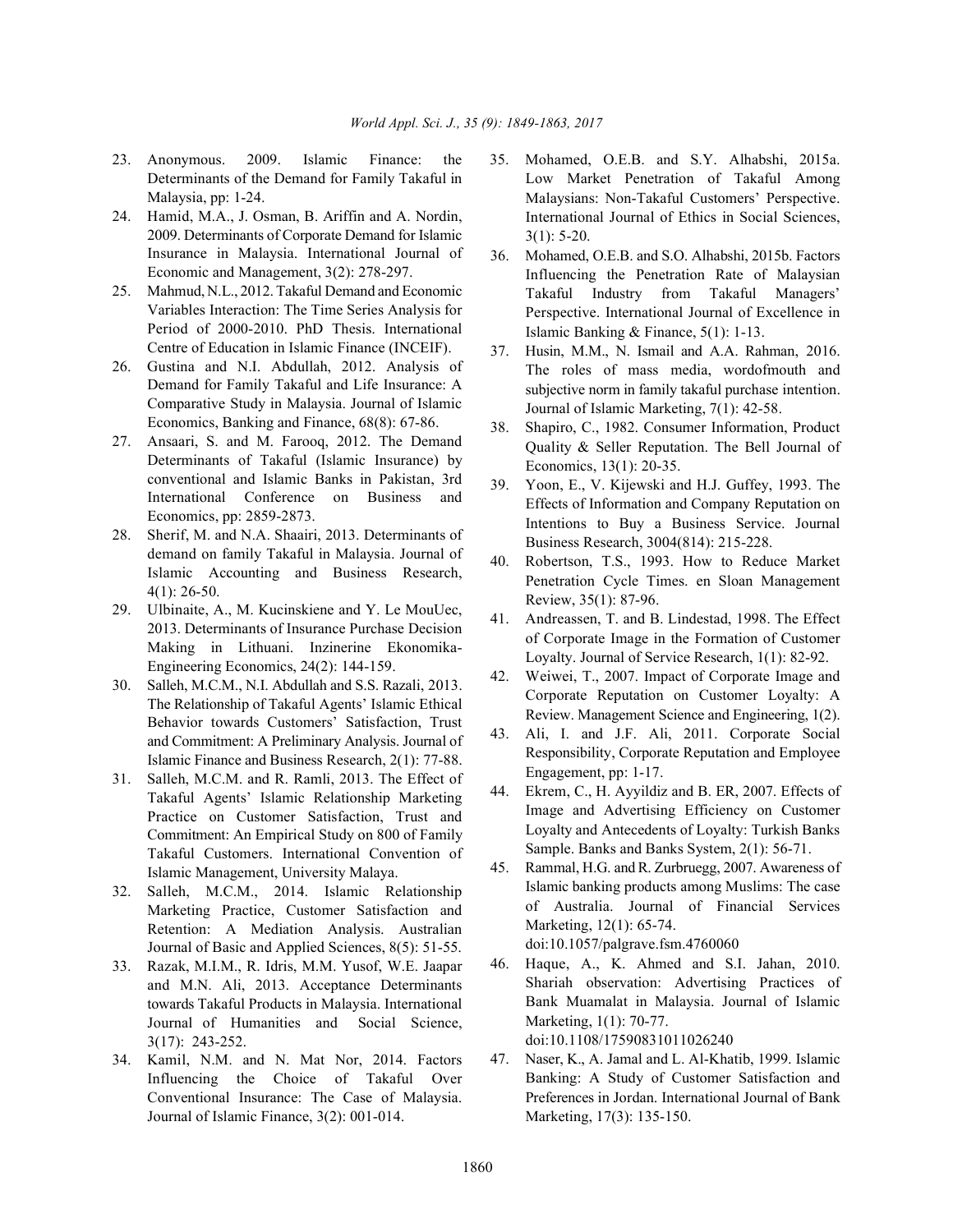- Employed by College Students in Bahrain: An Empirical Analysis. International Journal of Bank Marketing, 19(3): 115-125.
- 49. Dusuki, A.W. and N.I. Abdullah, 2007. Why do Malaysian customers patronize Islamic banks? International Journal of Bank Marketing, 25(3): 142-160. doi:10.1108/02652320710739850
- 50. Gait, A. and A. Worthington, 2008. An Empirical Survey of Individual Consumer, Business Firm and Financial Institution Attitudes Towards Islamic Methods of Finance. International Journal of Social Economics, 35(11): 783-808.
- 51. Mansour, W., M.B. Abdel hamid, O. Masood and G.S.K. Niazi, 2010. Islamic banking and customers? preferences: the case of the UK. Qualitative Research in Financial Markets, 2(3): 185-199. doi: 10.1108/17554171011091746
- 52. Bashir, M.S. and N.H.H. Mail, 2011. Consumer Perception on Takaful Business in Brunei Darussalam. International Conference on Management Proceeding, pp: 1144-1163.
- 53. Aziz, Z.A., 2005. Islamic finance promoting the competitive advantage.
- 54. Al-Ajmi, J., H.A. Hussain and N. Al-Saleh, 2009. Clients of conventional and Islamic banks in Bahrain: How they choose which bank to patronize. International Journal of Social Economics, 36(11): 1086-111. doi:10.1108/03068290910992642
- 55. Haron, S., N. Ahmad and S.L. Planisek, 1994. Patronage Factors of Muslim and non-Muslim Customers. International Journal of Bank Marketing, pp: 32-40.
- 56. Ahmad, N. and S. Haron, 2000. Perceptions of Malaysian Corporate Customers Towards Islamic Banking Products and Services. International Journal of Islamic Financial Services, 3(4).
- 57. Gerrard, P. and J.B. Cunningham, 1997. Islamic banking: a study in Singapore. International Journal of Bank Marketing, 15(6): 204-216. doi:10.1108/02652329710184433
- 58. Metawa, S.A. and M. Almossawi, 1998. Banking Behavior of Islamic Bank Customers: Perspectives and Implications. International Journal of Bank Marketing, 16(7): 299-313.
- 59. Bley, J. and K. Kuehn, 2003. Conventional Versus Islamic Finance: Student Knowledge and Perception in the United Arab Emirates. International Journal of Islamic Financials Services, 5(4): 1-13.
- 48. Almossawi, M., 2001. Bank Selection Criteria 60. Yusof, M.E. and A.S. Shamsuddin, 2003. Muslim Consumers Attitude towards Islamic Finance Products in a Non Muslim Country. Jurnal Kemanusian, pp: 94-103.
	- 61. Hassan, A., A. Chachi and S.A. Latiff, 2008. Islamic Marketing Ethics and Its Impact on Customer Satisfaction in the Islamic Banking Industry. J.KAU:Islamic Economic, 21(1): 23-40.
	- 62. Chachu³a, G., H. Kucharski, A. Lubaœ and K. Ma<sup>3</sup>achowska, (2012). The Influence of Selected Aspects of Islam on Advertising Efforts, http://nic.hb.se/assets/media/the influence of selected aspects of Islam on advertising efforts.pdf 2010.
	- 63. Adnan, A.A., 2010. Penentu Pemilihan Institusi Perbankan Islam Dalam Kalangan Muslim di Terengganu. Tesis Doktor Falsafah. Universiti Sains Malaysia. Tidak diterbitkan.
	- 64. Abideen, Z. and S. Saleem, 2011. Effective Advertising and its Influence on Consumer Buying Behavior. European Journal of Business and Management, 3(3): 55-66.
	- 65. Gilaninia, S. and B.G. Ghashlagh, 2012. Relationship Marketing System and Its Impact on Customer Buying Behavior. Journal of Basic and Applied Scientific Research, 2(3): 2473–2479.
	- 66. Hakim, S.A., O.K. Bhatti and I. Al-jubari, 2011. Advertising of islamic banking products. Annals of Management Research, 1: 60-70.
	- 67. Kucukemiroglu, O., 1999. Market Segmentation by Using Consumer Lifestyle Dimensionsand Ethnocentrism: An Empirical Study. European Journal of Marketing, 33(5/6): 470-87.
	- 68. Bojanic, D.C., 2007. Customer Profile of the "Carryout" Segment for Restaurants. International Journal of Contemporary Hospitality Management, 19(1): 21-31.
	- 69. Mohd Zain, A.N., 2000. Insurans Islam (Takaful): Persepsi Kakitangan Universiti Utara Malaysia. Thesis Sarjana. Universiti Utara Malaysia. Tidak diterbitkan.
	- 70. Chow-Chua, C., 2000. A Demand Audit of the Insurance Market in Singapore. Managerial Auditing Journal, 15(7): 372-382.
	- 71. Mansor, M.R., 2004. Industri Takaful Keluarga di Kalangan Masyarakat: Satu Tinjauan di Tanjung Malim, Perak. Thesis Sarjana. Universiti Pendidikan Sultan Idris. Tidak diterbitkan.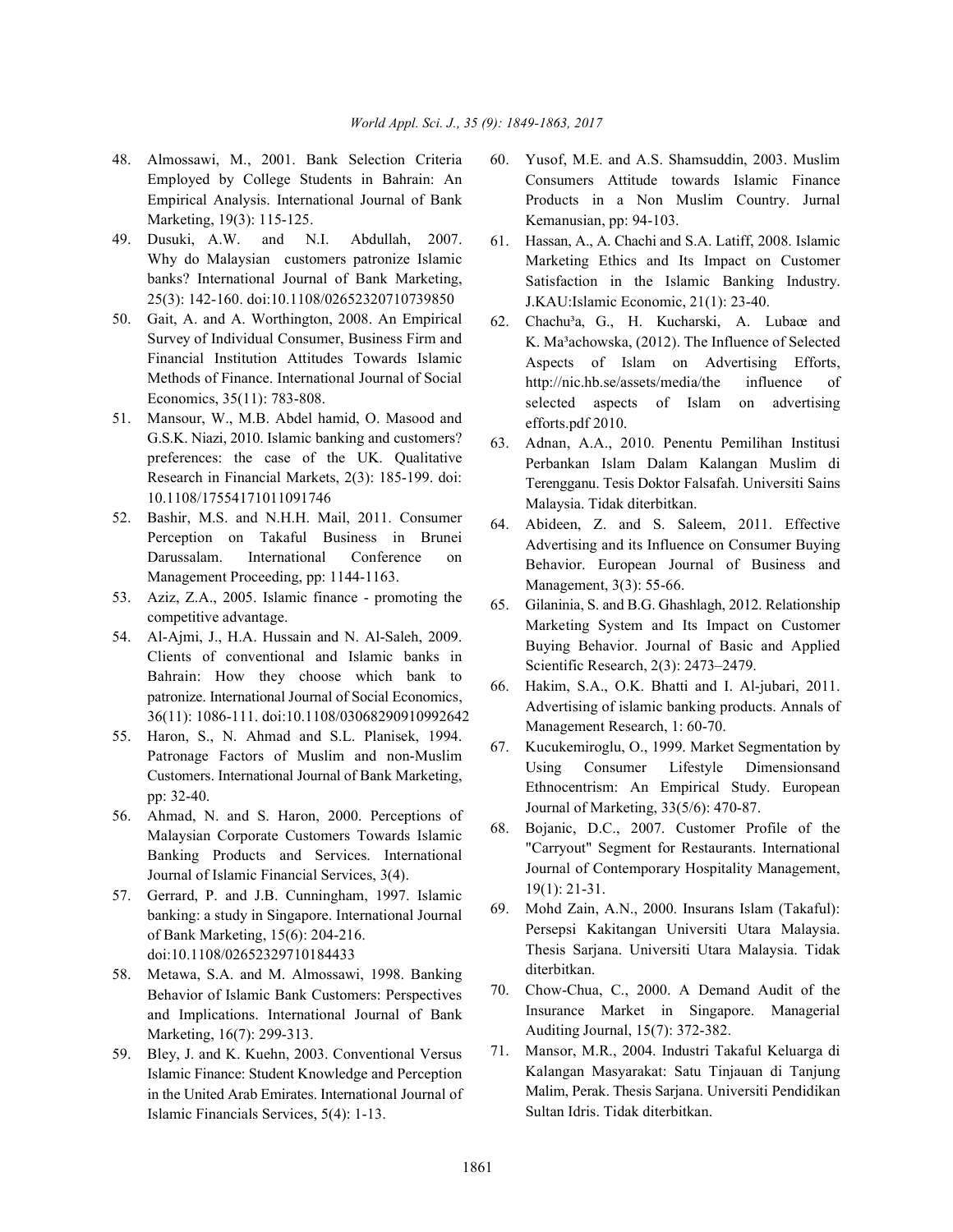- Demographic Variables. International Journal of u- Management,1-20. and e- Service, Science and Technology, 9(7): 43-60. http://dx.doi.org/10.1080/23311975.2016.1154257
- 73. Fianto, A.Y.A., D. Hadiwidjojo, S. Aisjah and 85. Cronin, J.J., Jr., M.K. Brady and G.T.M. Hult, 2000.
- 74. Hamzah, N., N.M. Ishak and N.I.M. Nor, 2015. Retailing, 76: 193-218. Customer Satisfaction on Islamic Banking System. 86. Awang, Z., 2015. SEM Made Simple: A Gentle
- 75. Awan, A.G. and M. Azhar, 2014. Consumer Malaysia. Behaviour towards Islamic Banking in Pakistan. 87. Awang, Z., A. Afthanorhan, M. Mohamad and
- Marketing System and Its Impact on Customer Tourism Policy, 6(1): 29-45. Buying Behavior. Journal of Basic and Applied 88. Kashif, M., S.Z.M. Samsi, Z. Awang and
- doi:10.1108/02652329710184433 Marketing, 10(1): 27-47.
- 78. Marimuthu, M., C.W. Jing, L.P. Gie, L.P. Mun and 89. Afthanorhan, A., Z. Awang and S. Fazella, 2017.
- Consumer Information Processing. Journal of Alam. Selangor. Malaysia.
- of family Takaful plan among Muslim community in Bangi Selangor. Malaysia. Kuala Lumpur. Universiti Utara Malaysia. 92. Mohamad, M., M. Mohammad, N.A.M. Ali
- The Tendency To Subscribes With Takaful Among (CFA). Martial Arts Practitioners. Master Thesis. Universiti 93. Yusof, Y., Z. Awang, K. Jusoff and Y. Ibrahim, 2017.
- Satisfaction and Share of Wallet: Investigating the Economics, 11(1): 1-14. Moderating Effect of Customer Characteristics. 94. Kashif, M., S.Z.M. Samsi, Z. Awang and
- Marketing, 4(3): 264-280. Marketing, 10(1): 27-47.

72. Akram, U., P. Hui, M.K. Khan, M. Hashim and S. 84. Ammar, A. and E.M. Ahmed, 2016. Factors Rasheed, 2016. Impact of Store Atmosphere on influencing Sudanese microfinance intention to Impulse Buying Behaviour: Moderating Effect of adopt mobile banking. Cogent Business &

- S. Solimun, 2014. The influence of brand image on Assessing the effects of quality, value and purchase behaviour through brand trust. Business customer satisfaction on consumer behavioral Management and Strategy, 5(2): 58-76. intentions in service environments. Journal of
- Journal of Economics, Business and Management, Approach to Learning Structural Equation 3(1): 140-144. Modeling. MPWS Publisher. Bangi Selangor.
- European Journal of Accounting Auditing and M.A.M. Asri, 2015a. An evaluation of measurement Finance Research, 2(9): 42-65. model for medical tourism research: the confirmatory 76. Gilaninia, S. and B.G. Ghashlagh, 2012. Relationship factor analysis approach. International Journal of
- Scientific Research, 2(3): 2473-2479. M. Mohamad, 2016. EXQ: measurement of 77. Gerrard, P. and J.B. Cunningham, 1997. Islamic healthcare experience quality in Malaysian settings: banking: a study in Singapore. International Journal A contextualist perspective. International Journal of Bank Marketing, 15(6): 204-216. of Pharmaceutical and Healthcare
	- T.Y. Ping, 2010. Islamic Banking: Selection Criteria Developing the patients' loyalty model for medical and Implications. Global Journal of human Social tourism industry: the case of Malaysia. International Science,  $10(4)$ : 52-62. Journal of Society Systems Science,  $9(2)$ : 139-164.
- 79. Capon, Noel and Marian Burke, 1980. Individual, 90. Awang, Z., 2012. Structural Equation Modeling Product Class and Task-Related Factors in using Amos Graphic. UiTM Press Publisher. Shah
- Consumer Research, 7: 314-26. 91. Awang, Z., 2014. Structural Equation Modeling for 80. Mohd Nor, M.Z.A., 2009. Awareness and ownership Academicians and Practitioners. MPWS Publisher.
- Unpublished Dissertations. **and Z. Awang, 2016. Measuring Positive Youth** 81. Ahmad Musadik, S.H.S., 2010. Factors Influencing Development: The Confirmatory Factor Analysis
- Utara Malaysia. The influence of green practices by non-green 82. Cooil, B., T.L. Keiningham, L. Aksoy and M. Hsu, hotels on customer satisfaction and loyalty in hotel 2007. A Longitudinal Analysis of Customer and tourism industry. International Journal of Green
- Journal of Marketing, 71: 67-83. M. Mohamad, 2016. EXQ: measurement of 83. Husin, M.M. and A.A. Rahman, 2013. What drives healthcare experience quality in Malaysian consumers to participate into family Takaful settings: A contextualist perspective. International schemes? A literature review. Journal of Islamic Journal of Pharmaceutical and Healthcare